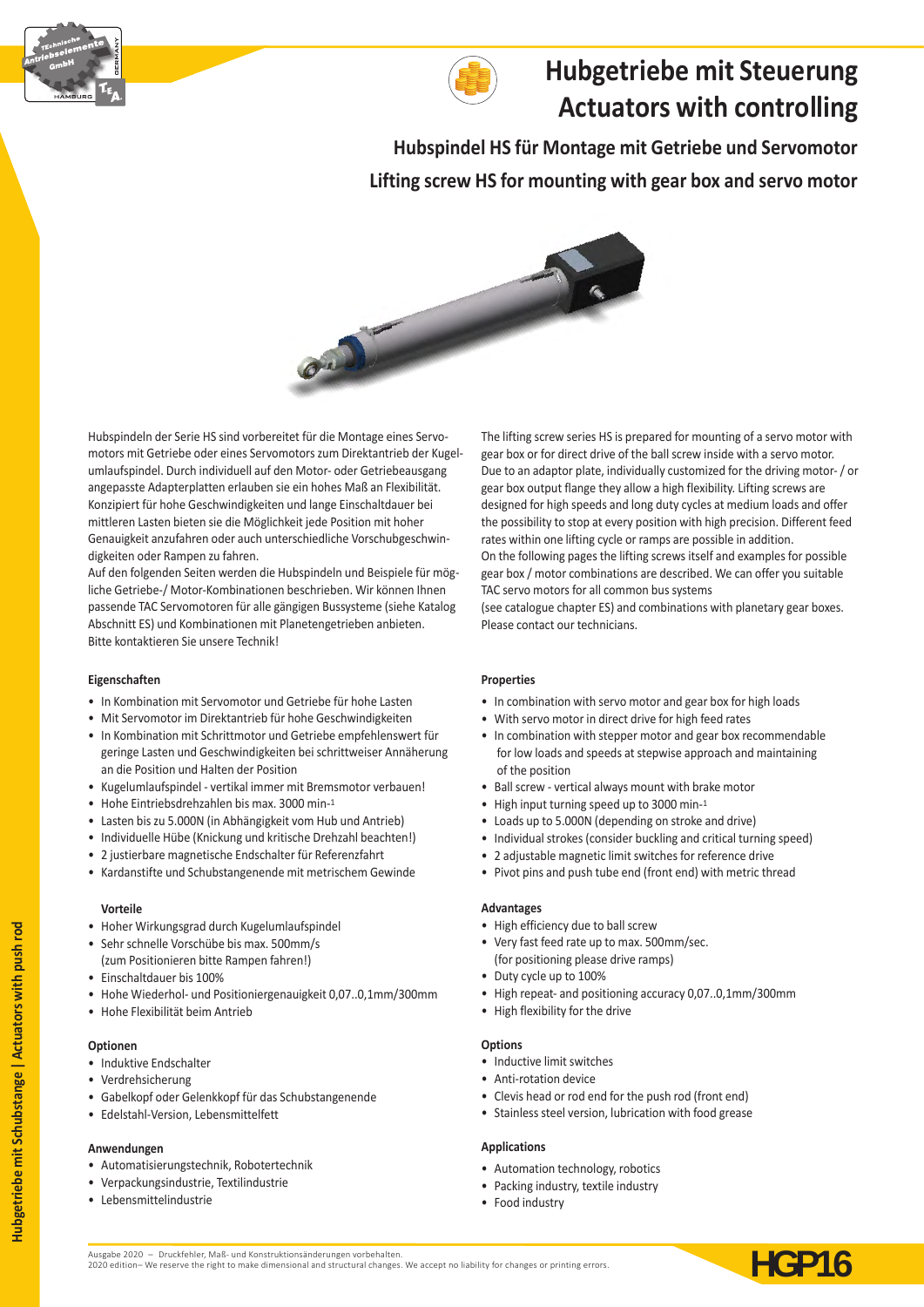# **Hubgetriebe mit Steuerung Actuators with controlling**





## **Hubspindel HS für Montage mit Getriebe und Servomotor**

Eine in Länge und Bohrungsdurchmesser anpassbare Kupplung mit Klemmschraube und eine entsprechend dem Motor- oder Getriebe-Ausgangsflansch angepasste Adapterplatte ermöglichen der Antrieb der Hubspindel mit Motoren oder Getriebemotoren verschiedenster Typen und Fabrikate.

## **Lifting screw HS for mounting with gear box and servo motor**

A coupling with clamping screw, fittable in length and bore hole diameter as well as an adaptor plate suitable to the driving motor- or gear box output flange allow the drive of the lifting screw with motors or gear motors of various types and brands.



### **Dimensionen Hubspindel HS | Dimensions lifting screw HS**

| <b>Bestell-Nr.</b> | Dimesionen gemäß Zeichnung   Dimensions acc to drawing |      |      |           |           |           |                |                |                | <b>Lochkreis</b> |      |                 |      |             |                            |
|--------------------|--------------------------------------------------------|------|------|-----------|-----------|-----------|----------------|----------------|----------------|------------------|------|-----------------|------|-------------|----------------------------|
| Part no.           | L1                                                     | L2   | L3   | <b>B1</b> | <b>B2</b> | <b>B3</b> | C <sub>1</sub> | C <sub>2</sub> | C <sub>3</sub> | C <sub>4</sub>   | D    | K <sub>h8</sub> | P    | $\mathbf R$ | <b>Bore hole</b><br>circle |
|                    | [mm]                                                   | [mm] | [mm] | [mm]      | [mm]      | [mm]      |                | [mm]           | [mm]           | $\mathsf{[mm]}$  | [mm] | [mm]            | [mm] | [mm]        | [mm]                       |
| <b>HS24</b>        | 330                                                    | 250  | 80   | 65        | 71        | 112       | M12            | Ø25            | Ø36            | 35               | 50   | Ø14             | 40   | Ø50         | Ø70,70                     |
| <b>HS45, HS41</b>  | 335                                                    | 250  | 85   | 65        | 71        | 131       | M12            | Ø30            | $\emptyset$ 50 | 34               | 50   | $\varphi$ 20    | 40   | Ø60         | Ø84,85                     |
| <b>HS51</b>        | 428                                                    | 350  | 78   | 85        | 91        | 171       | M20            | Ø40            | Ø70            | 44               | 64   | $\phi$ 30       | 81,5 | Ø70         | Ø98,99                     |

#### **Leistungsdaten Hubspindel HS | Performance data lifting screw HS**

| Bestell-Nr.   | <b>Kugelumlaufspindel</b> | Last bei Vorschub 150mm/s<br>und Lebensdauer ca. 4000h | Max. Last | <b>Max. Eintriebs-</b><br>drehmoment | <b>Max. Eingangs-</b><br>drehzahl |  |
|---------------|---------------------------|--------------------------------------------------------|-----------|--------------------------------------|-----------------------------------|--|
| Part no.      | <b>Ball screw</b>         | Load at 150mm/s and<br>life endurance ca. 4000h        | Max. load | <b>Max.</b> input torque             | <b>Max.</b> input speed           |  |
|               |                           | [N]                                                    | [N]       | [Nm]                                 | $[min^{-1}]   [rpm]$              |  |
| HS24-VRS1404- | 14x04                     | 1000                                                   | 5000      | ca. 1,5                              | 3000                              |  |
| HS45-VRS1605- | 16x05                     | 1500                                                   | 10000     | ca. 4.0                              | 3000                              |  |
| HS41-VRS1610- | 16x10                     | 3000                                                   | 10000     | ca. 4,0                              | 3000                              |  |
| HS51-VRS2510- | 25x10                     | 3500                                                   | 15000     | ca. 5, 5                             | 3000                              |  |

Die Werte stellen typische Referenzen dar, weitere Leistungsdaten sind verfügbar in Abhängigkeit von Motor (und Getriebe).

The values must be intended as typical references, more performance data are available in dependence from motor (and gear box).

| Bestell Nr. Part no. | -19                        | VRS                             | 7444                                               | $-7777$      |  |
|----------------------|----------------------------|---------------------------------|----------------------------------------------------|--------------|--|
|                      | Hubspindel   Lifting screw | Kugelumlaufspindel   Ball screw | SpindelØ x Spindelsteigung<br>ScrewØ x screw pitch | Hub   Stroke |  |



Ausgabe 2020 – Druckfehler, Maß- und Konstruktionsänderungen vorbehalten.<br>2020 edition– We reserve the right to make dimensional and structural changes. We accept no liability for changes or printing errors. 2020 edition– We reserve the right to make dimensional and structural changes. We accept no liability for changes or printing errors.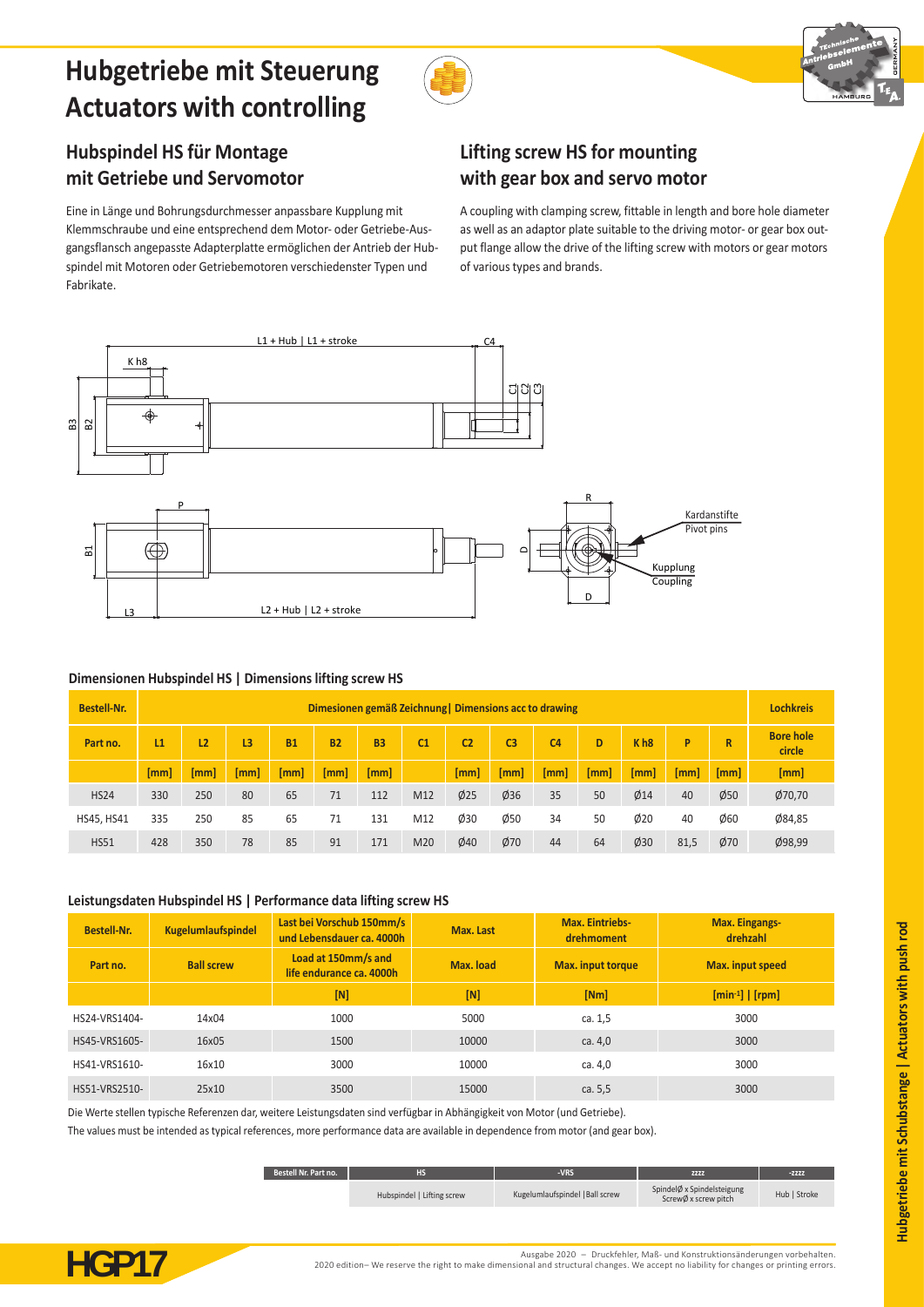



# **Hubgetriebe mit Steuerung Actuators with controlling**

Für die Auswahl einer geeigneten Hubspindel sind mehrere Faktoren zu berücksichtigen:

**Montageposition**: Die in der HS Hubspindel verbaute Kugelumlaufspindel hat keine Selbsthemmung. Bei vertikalem Einbau muss ein Bremsmotor als Antrieb gewählt werden. Die **Hublänge** ist flexibel. Bei Drucklast ist die kritische Knickkraft gemäß Bild1 zu beachten. Bei langen Hüben in Kombination mit hohen Eintriebsdrehzahlen darf die **biegekritische Drehzah**l in Bild2 nicht überschritten werden. Exakte Berechnungen gemäß Festlager -Loslager Einbausituation finden Sie auf den Seiten V052-V054 dieses Kataloges im Abschnitt Verzahnungen und Spindeln. Das benötigte **Antriebsmoment** zur Auslegung des Antriebes mit Getriebe und Motor oder Motor im Direktantrieb kann überschlägig nach der im Folgenden aufgeführten Formel ermittelt werden. Bei den erreichbaren hohen Drehzahlen spielt auch die **Massenträgheit** der Hubspindel eine Rolle. Diese kann in Abhängigkeit vom Hub überschlägig nach den unten aufgeführten Formeln berechnet werden.

**Gerne helfen Ihnen unsere Techniker bei der Auswahl einer passenden Hubspindel und eines geeigneten Antriebes.**

### **Hubspindel HS - Auswahl und Kalkulation Lifting screw HS - selection and calculation**

Several conditions have to be considered for the selection of a suitable lifting screw:

**Mounting position:** The ball screw inside the lifting screw HS has no self-locking effect. For vertical mounting a brake motor is mandatory. The **stroke** is flexible. For pressure loads the **critical buckling load** according to Fig.1 must be considered. For long strokes, combined with **high input speeds** the **bending critical turning** speed shall not be exceeded. Exact calculations based on fixed bearing - floating bearing mounting situation are described on pages V052-V054 in this catalogue in chapter gears and screws. The necessary **drive torque** for dimensioning the drive with gear box and motor or motor in direct drive can be rough calculated according to the formula below. With the possibility of high turning speeds the mass moment of inertia of the lifting screw HS needs to be considered. It can be rough calculated in dependence form the stroke according to the formulas below.

**Our technicians are happy to help you with the selection of a suitable lifting screw and an appropriate drive.**

#### **Technische Parameter | Technical parameters**

| <b>Beschreibung</b>                      | <b>Description</b>                      | <b>Symbol</b>  | <b>Einheit</b>       | <b>Werte   Values</b>                      |                                            |                                            |             |  |  |
|------------------------------------------|-----------------------------------------|----------------|----------------------|--------------------------------------------|--------------------------------------------|--------------------------------------------|-------------|--|--|
|                                          |                                         |                | <b>Unit</b>          | <b>HS24</b>                                | <b>HS45</b>                                | <b>HS41</b>                                | <b>HS51</b> |  |  |
| <b>Axiale Last</b>                       | [N]<br>Axial load                       |                |                      |                                            |                                            | gemäß Anwendung   according to application |             |  |  |
| Freie Spindellänge = Hub                 | Free screw length = stroke              | L <sub>4</sub> | [mm]                 |                                            | gemäß Anwendung   according to application |                                            |             |  |  |
| Länge rotierende Masse = Hub + L1        | Length of rotating mass = stroke + $L1$ |                | [mm]                 | gemäß Anwendung   according to application |                                            |                                            |             |  |  |
| Länge L1 gemäß Zeichnung Seite HGP17     | Length L1 acc. to drawing page HGP17    | L1             | [mm]                 | 330                                        | 335                                        | 335                                        | 428         |  |  |
| Nenndurchmesser der Spindel              | Nominal diameter of the screw           | d              | [mm]                 | 14                                         | 16                                         | 16                                         | 25          |  |  |
| Spindelsteigung                          | Screw pitch                             | P              | [mm]                 | 4                                          | 5                                          | 10                                         | 10          |  |  |
| Masse der Spindel pro Meter              | Mass of the screw per meter             | m              | [kg]                 | 1,13                                       | 1,48                                       | 1,46                                       | 3,70        |  |  |
| Gesamtwirkungsgrad der Hubspindel        | Total efficiency of the lifting screw   | η              | ٠                    | ca. 0,9                                    | ca. 0,9                                    | ca. 0,9                                    | ca. 0,9     |  |  |
| Massenträgheitsmoment Kugelumlaufspindel | Mass moment of inertia for ball screw   |                | [kgcm <sup>2</sup> ] | 0,296/m                                    | 0,321/m                                    | 0,321/m                                    | 2,25/m      |  |  |







Bild1: Biegekritische Drehzahl | Fig.1: Bending critical turning speed Bild2: Kritische Knickkraft | Fig.2: Critical Buckling load



**Hubgetriebe mit Schubstange | A** 

**Hubgetriebe mit Schubstange | Actuators with push rod**

Hubgetriebe mit Schubstange | Actuators with push rod